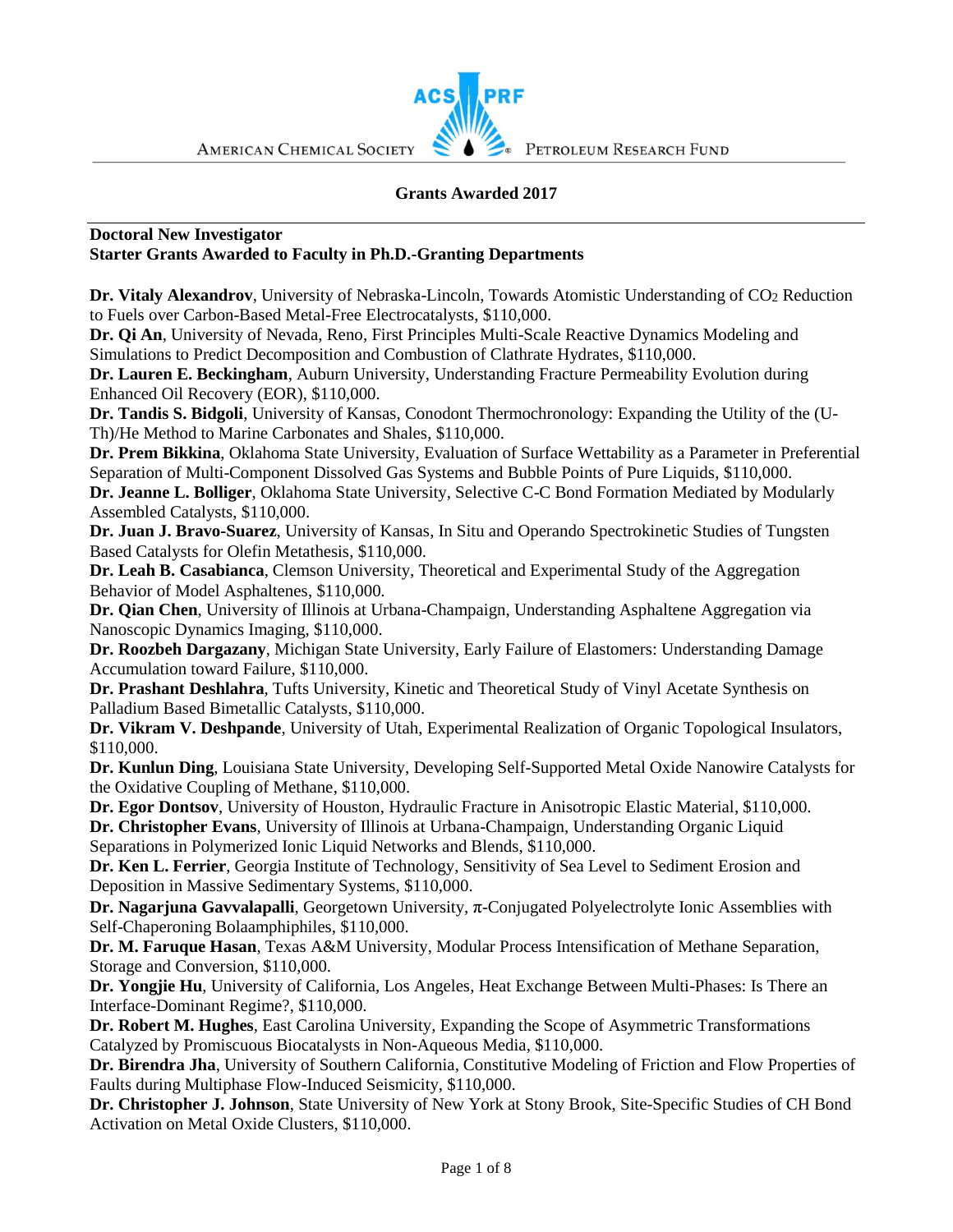**Dr. Jonah W. Jurss**, The University of Mississippi, Developing Durable and Highly Reactive Iron-Oxo Catalysts for Hydrocarbon Functionalization, \$110,000.

**Dr. William E. Kaden**, University of Central Florida, Development of Atomically-Planar, Well-Ordered Molybdenum-Nitride Thin-Films for Phase-Specific Hydrodenitrogenation Surface-Science Model-Catalysis Studies, \$110,000.

**Dr. Julia Kalow**, Northwestern University, Visible Light-Promoted Functionalization of Coal-Tar Dyes: Mechanism and Synthetic Utility, \$110,000.

**Dr. Rennie B. Kaunda**, Colorado School of Mines, Hybrid Numerical Simulations of Microstructure Effects and Stress State during Hydraulic Fracture Propagation, \$110,000.

**Dr. Chenfeng Ke**, Dartmouth College, Hydrogen Bond Directed Synthesis of Covalent Organic Framework Materials, \$110,000.

**Dr. Peter Kekenes-Huskey**, University of Kentucky, Multi-Scale Modeling of Methane Permeation in Defect-Containing Zeolitic Materials, \$110,000.

**Dr. Jennifer E. Laaser**, University of Pittsburgh, "Click" Polyelectrolytes for Rapid Exploration and Control of Complex Polymer Phase Behavior, \$110,000.

**Dr. David C. Lacy**, University at Buffalo, State University of New York, Photodehydrogenative Coupling of Aromatic Hydrocarbons with a Manganese Catalyst, \$110,000.

**Dr. Jianing Li**, University of Vermont, An Integrated Multiscale Approach to Simulate Amorphous Porous Polymer Networks, \$110,000.

**Dr. Peilin Liao**, Purdue University, Computational Modeling of High Temperature Water-Gas Shift Reaction over Iron Oxide Catalysts, \$110,000.

**Dr. Guoliang Liu**, Virginia Polytechnic Institute and State University, Controlling the Pore Size and Orientation in Block Copolymer Fibers and the Corresponding Porous Carbon Fibers, \$110,000.

**Dr. Jorge Lorenzo-Trueba**, Montclair State University, Exploring the Role of Organic Sediment Dynamics on Channel Clustering and Alluvial Architecture, \$110,000.

**Dr. Gabriel Menard**, University of California, Santa Barbara, Investigating the Proposed Reduction-Coupled Oxo Activation Mechanism for Hydrocarbon C-H Functionalization, \$110,000.

**Dr. Sharon R. Neufeldt**, Montana State University, Converting Methane to Higher Alkanes via Boron Homologation with Metal Methylidenes, \$110,000.

**Dr. Rui Ni**, The Pennsylvania State University, Pore-Scale Visualization of Clogging and Unclogging Dynamics in Saturated Porous Medium, \$110,000.

**Dr. Edmund F. Palermo**, Rensselaer Polytechnic Institute, Synthesis of Advanced Functional Self-Immolative Polymers, \$110,000.

**Dr. Michelle L. Personick**, Wesleyan University, Tailored Bimetallic Catalysts with Highly Stepped Facets for Selective and Energy-Efficient Epoxidation and Hydrogenation Reactions, \$110,000.

**Dr. Valentina Prigiobbe**, Stevens Institute of Technology, Measuring and Modeling the Behavior of a Nanoparticle-Stabilized CO2-Foam in Porous Media, \$110,000.

**Dr. Sergey Pronin**, University of California, Irvine, Development of Cobalt(I)-Catalyzed Radical-Polar Crossover Reactions, \$110,000.

**Dr. Srinivas Rangarajan**, Lehigh University, Computational Investigation of Alkane Dehydrogenation Chemistry on Transition Metal Sulfides for Olefin Production from Shale Gas Derived Alkanes, \$110,000. **Dr. Brandi Kiel Reese**, Texas A&M University-Corpus Christi, Linking Methane Production to Methanogenic Gene Expression, \$110,000.

**Dr. Aaron J. Rossini**, Iowa State University, Probing Secondary Bonding Interactions in Organometallic Complexes by Measurement and Prediction of Metal-Hydrogen NMR Scalar Coupling Constants, \$110,000. **Dr. Bryce Sadtler**, Washington University in St. Louis, Identification of Active Sites in Methane Oxidation Catalysts by Single-Molecule Fluorescence Imaging, \$110,000.

**Dr. Andre Schleife**, University of Illinois at Urbana-Champaign, High-Temperature Corrosion Resistance from First Principles, \$110,000.

**Dr. Nathan D. Schley**, Vanderbilt University, Iridium Allyl Intermediates in the Formation and Cleavage of Ether C-O Bonds, \$110,000.

**Dr. Julio Sepulveda**, University of Colorado at Boulder, Assessing the Role of Nitrogen Cycling on Black Shale Formation, \$110,000.

**Dr. Indrajeet Sharma**, University of Oklahoma, Synthetic Utility of Cascade Reactions Involving Diazo Synthons, \$110,000.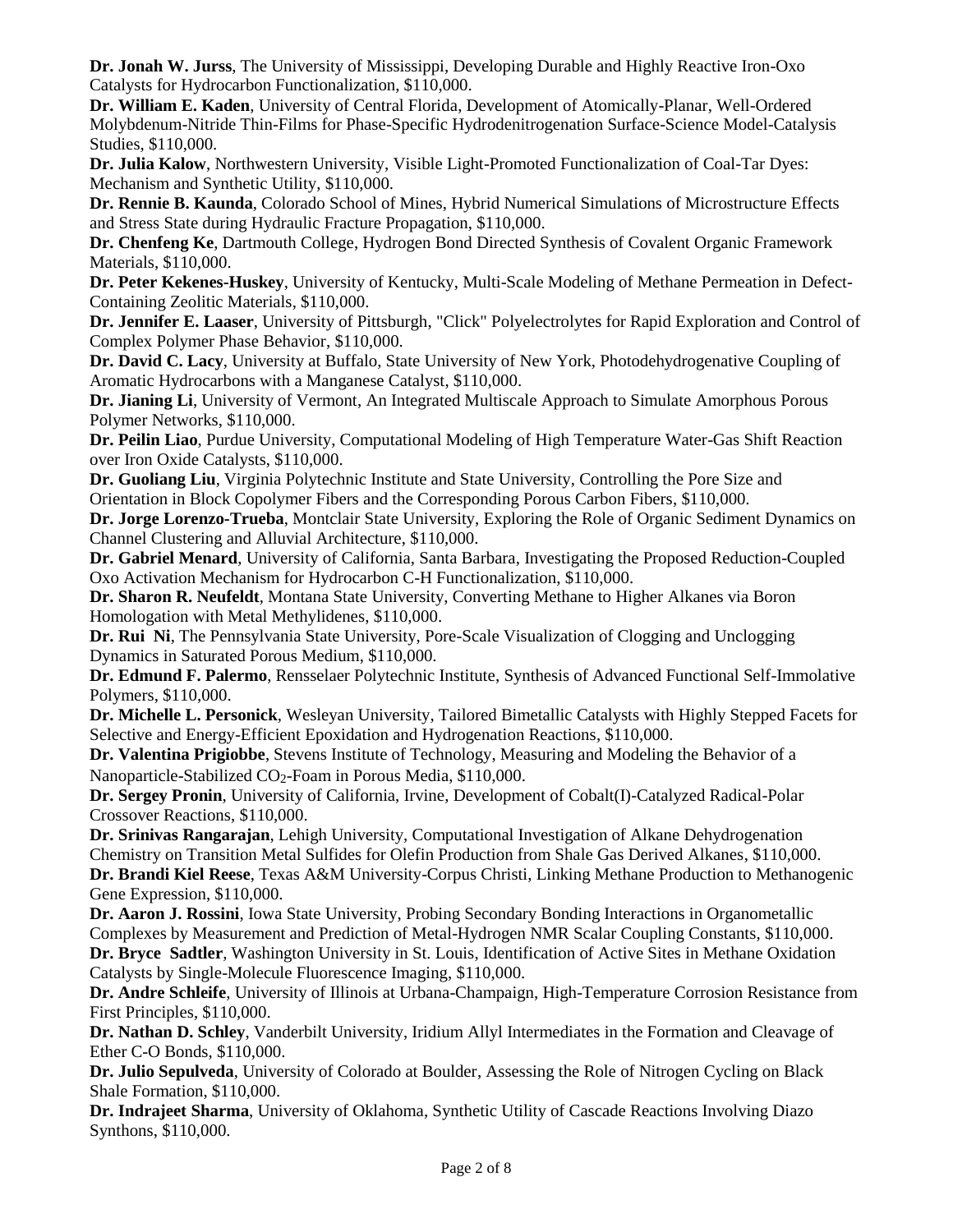**Dr. John B. Shaw**, University of Arkansas, Investigating Advective and Diffusive Controls on Fine-Grained Sediment Transport and Deposition, \$110,000.

**Dr. Jacob T. Shelley**, Rensselaer Polytechnic Institute, Characterization of a Solution-Cathode Glow Discharge Source for Ionization, Tunable Fragmentation, and Rapid Identification of Molecules and Polymers with Mass Spectrometry, \$110,000.

**Dr. Xingyong Song**, Texas A&M University, Modeling and Control of Large-Scale String Dynamics for Unconventional Oil & Gas Production, \$110,000.

**Dr. Daniel Stolper**, University of California, Berkeley, Experimental Determination of C-H Bond Isotope-Exchange Kinetics for Singly and Multiply Substituted Methane Isotopologues, \$110,000.

**Dr. Justin Vincent Strauss**, Dartmouth College, Neoproterozoic Analogs for Mg-Silicate-Bearing Petroleum Basins, \$110,000.

**Dr. Daniel M. Sturmer**, University of Cincinnati, Is Railroad Valley an Anomaly? Using Mountain Geomorphology and Basin Stratigraphy to Identify Buried Mega-Landslides, \$110,000.

**Dr. Gopinath Subramanian**, The University of Southern Mississippi, Damage Accumulation in Elastomers: A Multiscale Approach, \$110,000.

**Dr. Michal Szostak**, Rutgers, The State University of New Jersey (Newark), Asymmetric C-C Bond Construction Utilizing Organoboron Reagents via Cooperative Catalysis for the Synthesis of Chiral Amines from Petrochemical Feedstock, \$110,000.

**Dr. Andrew R. Teixeira**, Worcester Polytechnic Institute, Enhanced Zeolite Synthesis/Mechanism Assessment by Dynamically-Controlled Microcrystallization, \$110,000.

**Dr. Zhiting Tian**, Virginia Polytechnic Institute and State University, Asymmetric Thermal Properties of a Novel Polymer Topology, \$110,000.

**Dr. Katharine Moore Tibbetts**, Virginia Commonwealth University, Pulsed Laser Ablation Surface-Mediated Excitation and Reduction (PLASMER) as a One-Step Route to Nanostructured Metal-Oxide Composite Catalysts, \$110,000.

**Dr. Rong Tong**, Virginia Polytechnic Institute and State University, Stereoselective Polymerization of Petroleum-Derived *O*-Carboxyanhydride, \$110,000.

**Dr. Georgios Tsilomelekis**, Rutgers, The State University of New Jersey, Developing Novel Mixed Metal Oxides as Stable Solid Super Acids for Alkylation Reactions, \$110,000.

**Dr. Gael Ung**, University of Connecticut, Low-Valent Dilanthanide Complexes for Alkane Activation, \$110,000.

**Dr. David S. Vinson**, University of North Carolina at Charlotte, Concurrent Utilization of Methane Precursors: Implications for Biogenic Coalbed Methane, \$110,000.

**Dr. Muzhou Wang**, Northwestern University, Optimal Processing of Self-Assembled Block Copolymers Using Super-Resolution Optical Microscopy, \$110,000.

**Dr. Lee-Ping Wang**, University of California, Davis, Computational Design of Deep Eutectic Solvents for Natural Gas Sweetening Applications, \$110,000.

**Dr. Christopher Wirth**, Cleveland State University, Microstructure and Transport of Nanoparticle Laden Foams in Porous Media, \$110,000.

**Dr. Xinyu Zhao**, University of Connecticut, A Computational Study of the Lean Blow-Off Mechanisms for a Bluff-Body Stabilized Premixed Flame, \$110,000.

**Dr. Mingjiang Zhong**, Yale University, Development of Isotactic Controlled Radical Polymerization Using Rationally Designed Lewis Acids, \$110,000.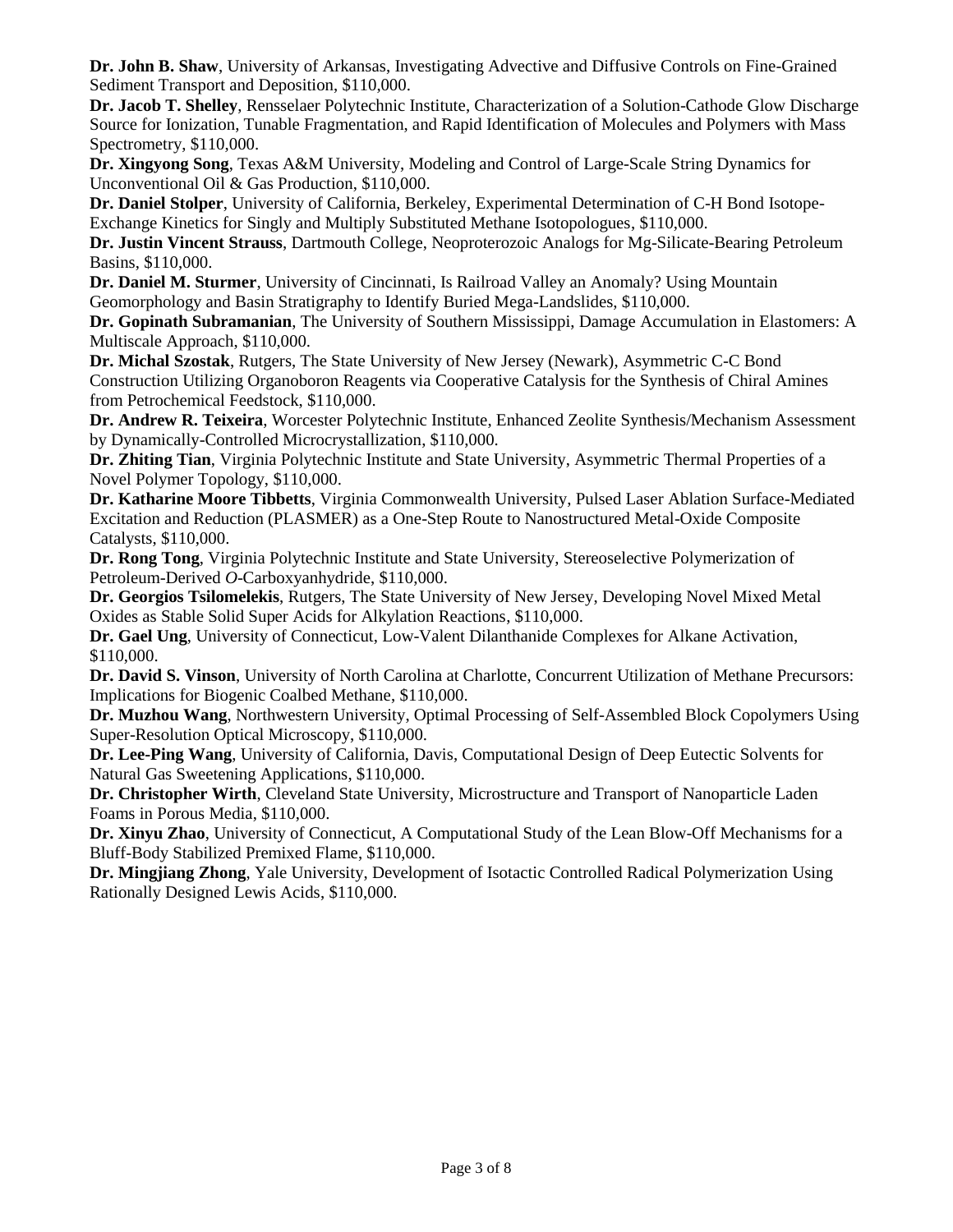### **New Directions Awards for Fundamental Research**

**Dr. Julio C. Alvarez**, Virginia Commonwealth University, Mechanistic Investigation of the Water-Organic Interface in Aqueous Emulsion Micro-droplets as a Model to Understand "On-Water Catalysis" in Heterogeneous Water-Organic Systems, \$110,000.

**Dr. Cornelia Bohne**, University of Victoria, Comparison of the Mobility of Small Molecules in Molecular and Polymer Hydrogels, \$110,000.

**Dr. Eric Borguet**, Temple University, Investigating Complex Solid-Liquid Interfaces Using the Vibrational Spectroscopy and Dynamics of Molecular Ions, \$110,000.

**Dr. David A. Budd**, University of Colorado at Boulder, Evolution of Nanopore Networks in Unconventional Chalk-Rich Reservoirs: Integrating the Effects of Catagenesis with Mineral Diagenesis, \$110,000.

**Dr. Alejandro Bugarin**, The University of Texas at Arlington, Development of Unique Functional Group Interconversions, \$110,000.

**Dr. Walter G. Chapman**, Rice University, Effects of Nano-Pore Confinement on Fluids in Organic Shale Using NMR Measurements and MD Simulations, \$110,000.

**Dr. Jianjun Cheng**, University of Illinois at Urbana-Champaign, Highly Efficient Macrocycle Formation from Petrochemicals Isocyanates and Hindered Amines, \$110,000.

**Dr. Jacinta C. Conrad**, University of Houston, Enhancing pH-Response of Polyelectrolyte Brushes via Tunable Dispersity, \$110,000.

**Dr. Christopher C. Cummins**, Massachusetts Institute of Technology, Nickel and Cobalt Ethylene Polymerization Catalysts Supported by Novel Macrocyclic Phosphine Ligands, \$110,000.

**Dr. Mark R. DeGuire**, Case Western Reserve University, Chemical Expansivity in Ceramic Oxygen Transport Materials, \$110,000.

**Dr. Cristiano Luis Dias**, New Jersey Institute of Technology, Role of Methanol in Methane Clathrate Formation, \$110,000.

**Dr. Linda H. Doerrer**, Boston University, Lanthanide-Based Polymerization Catalysts with Water Resistant Ligands, \$110,000.

**Dr. Jiye Fang**, State University of New York at Binghamton, Ceria Facet-Dependent Oxidative Coupling of Methane towards C2 Products, \$110,000.

**Dr. Katherine J. Franz**, Duke University, Mapping Mechanically Activated Pathways of Metal Coordination Complexes, \$110,000.

**Dr. Joelle Frechette**, The Johns Hopkins University, Friction in Saturated Porous Media, \$110,000. **Dr. Alison J. Frontier**, University of Rochester, Building Complex Polycycles Using a "Carbonyl Pinch" Strategy, \$110,000.

**Dr. James R. Gardinier**, Marquette University, C-H and C=C Bond Functionalization with Silver(I) Formamidinates, \$110,000.

**Dr. Benjamin C. Gill**, Virginia Polytechnic Institute and State University, Investigation of Sulfur Transformations Associated with Magma Emplacement in Organic-Rich Sedimentary Rocks, \$110,000. **Dr. Bing Gong**, University at Buffalo, State University of New York, Two-Dimensional Oligomers and Polymers: Design and Template-Free Synthesis, \$110,000.

**Dr. Harry B. Gray**, California Institute of Technology, Electrocatalytic C-H Functionalization of Hydrocarbons, \$110,000.

**Dr. Huixin He**, Rutgers, The State University of New Jersey (Newark), Improving Dehydrogenation via Anionic Tuning of the Electronic Structures of Transition Metal Compounds, \$110,000.

**Dr. Marc A. Hesse**, The University of Texas at Austin, Two-Phase Flow and Episodic Pore Fluid Migration through Rock Salt: Control on Sub-Salt Pressure and Seal Capacity, \$110,000.

**Dr. Francisco R. Hung**, Northeastern University, Understanding Novel Shale Hydration Inhibitors for Water-Based Drilling Fluids Using Molecular Simulation, \$110,000.

**Dr. Hadi Jabbari**, The University of North Dakota, A New Approach to Quantifying Adsorption/Diffusion Characteristics of Shale Formations, \$110,000.

**Dr. Cari L. Johnson**, University of Utah, Common Minerals and Common Pb Isotopes: Uncommon Applications and New Method Development for Detrital K-Feldspar Provenance Analysis, \$110,000.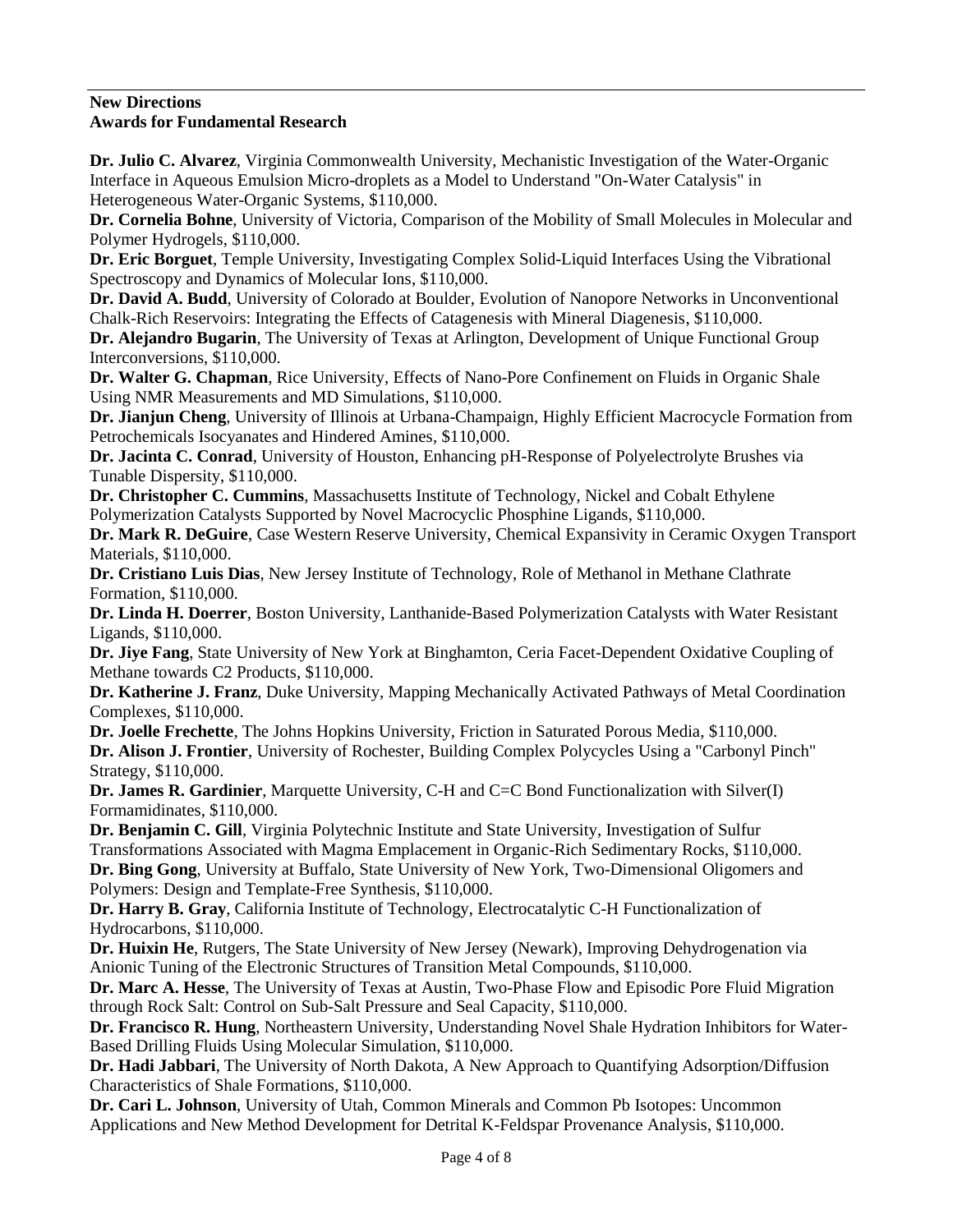**Dr. Susan M. Kidwell**, University of Chicago, Persistence of Shell Carbonate and Paleo-Environmental Information under Challenging Conditions: Time-Averaging and Aragonite Stabilization in Modern Cold-Water Seabeds, \$110,000.

**Dr. Arun K. Kota**, Colorado State University, Understanding the Influence of Contact Angle Hysteresis on Pressure Drop and Heat Transfer Coefficient in Single Phase Flow, \$110,000.

**Dr. Satish Kumar**, University of Minnesota, A Rigorous Theoretical Framework for the Spreading of Liquid Droplets on Soft Solid Substrates, \$110,000.

**Dr. Bruce M. Law**, Kansas State University, Coupled Brownian Motion at Liquid-Air Surfaces, \$110,000. **Dr. Nicholas E. Leadbeater**, University of Connecticut, Sulfur and Selenium Monoxide Transfer Reagents, \$110,000.

**Dr. Daeyeon Lee**, University of Pennsylvania, Homogeneously Catalyzed Biphasic Reactions Enabled by BIJELs, \$110,000.

**Dr. Ying Li**, Texas A&M University, Heteroatom-Doped Porous Carbon Derived from Petroleum Coke for Electrocatalytic Conversion of Carbon Dioxide to Fuels, \$110,000.

**Dr. Matthew W. Liberatore**, University of Toledo, Altering Wax Appearance Using Shear and Pressure, \$110,000.

**Dr. Zhiqun Lin**, Georgia Institute of Technology, Rational Design and Synthesis of Well-Defined Organic Linear and Janus-Type Molecular Bottlebrush Cocoons As Well As Star-like Molecular Bottlebrush Trilobes, \$110,000.

**Dr. Richard A. Loomis**, Washington University in St. Louis, Characterization of Reaction Dynamics and Interactions Using a Bottom-up Approach, \$110,000.

**Dr. Paul A. Maggard**, North Carolina State University, Investigation of Liquid-Alloy Based Growth of Alumina Aerogels, \$110,000.

**Dr. J. Will Medlin**, University of Colorado at Boulder, Use of Organic Monolayers to Tune the Surface Properties of Zeolites for Enhanced Separations, \$110,000.

**Dr. Giovanniantonio Natale**, University of Calgary, Multiscale Modeling in Drilling Fluids: Interactions between Cuttings and Nanoscale Particles, \$110,000.

**Dr. Aaron L. Odom**, Michigan State University, Iron-Based Catalysts for Asymmetric Hydrogenations Containing Planar Chirality, \$110,000.

**Dr. Dimitrios V. Papavassiliou**, University of Oklahoma, Stability of Surfactant Systems for Oil Mobilization, \$110,000.

**Dr. Lilo Danielle Pozzo**, University of Washington, In Situ Small Angle Scattering Analysis of Ultrasound Excitation of Emulsion Droplets, \$110,000.

**Dr. Eugene C. Rankey**, University of Kansas, Redox-Sensitive Chemical Elements of Upwelling Ramp Systems: A Comparative Study of Modern and Ancient Carbonates, \$110,000.

**Dr. Joseph M. Ready**, The University of Texas Southwestern Medical Center, Enantioselective Atom Transfer Radical Additions to Olefins, \$110,000.

**Dr. Brian W. Romans**, Virginia Polytechnic Institute and State University, Do Muds Sort? Experimental Test of a Hypothesis Key to Understanding Marine Bottom Currents, \$110,000.

**Dr. Sangjin Ryu**, University of Nebraska-Lincoln, Effect of Confinement on Drop Coalescence: Lab Model Study of Oil Drop Coalescence for Enhanced Oil Recovery, \$110,000.

**Dr. Tarek Sammakia**, University of Colorado at Boulder, Acene Dimers: Synthesis, Structure, and Photochemical Properties, \$110,000.

**Dr. Raymond E. Schaak**, The Pennsylvania State University, Discovery of New Heterogeneous Catalysts for C-H Activation, \$110,000.

**Dr. Jennifer M. Schomaker**, University of Wisconsin-Madison, Strategies for Aldoxime and Ketoxime Umpolung: Versatile Syntheses of Amines and Heterocycles, \$110,000.

**Dr. Daniel F. Shantz**, Tulane University, Cerium Oxide Clusters and Particles as Catalysts for the Oxidation of Benzene to Phenol, \$110,000.

**Dr. Devon A. Shipp**, Clarkson University, Self-Healing, Shape-Memory Polyanhydrides, \$110,000. **Dr. Shahab Shojaei-Zadeh**, Rutgers, The State University of New Jersey, Transport and Fate of Proppants in Fractured Rocks, \$110,000.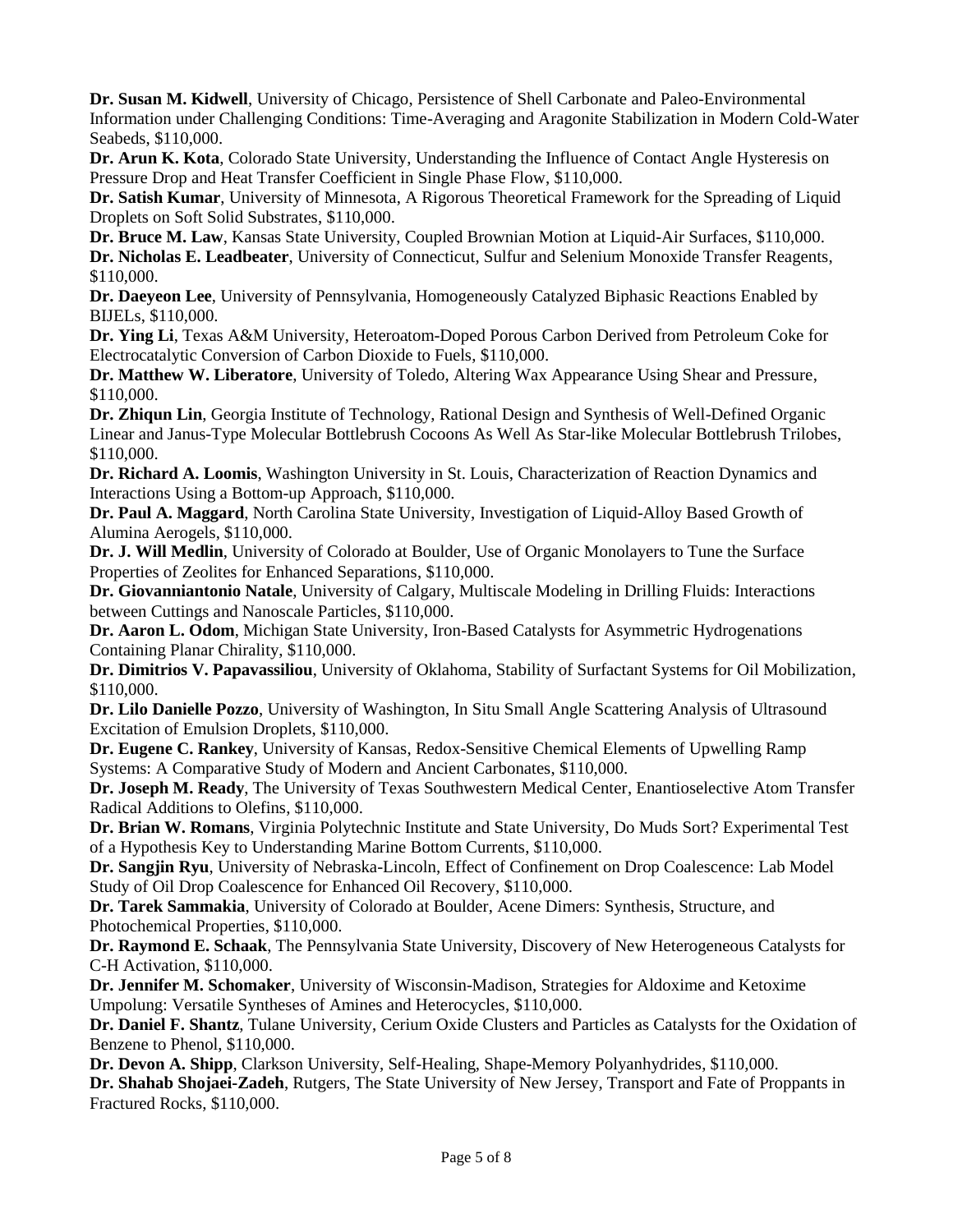**Dr. Karl W. Sohlberg**, Drexel University, Is Extraction of Hydrogen from Hydrocarbons Using a Metal/Alumina Membrane Kinetically Feasible?, \$110,000.

**Dr. Robson F. Storey**, The University of Southern Mississippi, Probing the Role of Chain Stiffness in the Sonochemistry of Polymers, \$110,000.

**Dr. Adam S. Veige**, University of Florida, Homogeneous Catalytic Hydrogenolysis of Polyolefins, \$110,000. **Dr. Shengnian Wang**, Louisiana Tech University, Synthesis of Hierarchically Porous Zeolites by Solid-State Crystallization and Their Catalytic Properties, \$110,000.

**Dr. Qiang (David) Wang**, Colorado State University, Multi-Scale Modeling of Real Polymer Melts, \$110,000. **Dr. Alexander Wei**, Purdue University, Field-Effect Catalysis in Continuous-Flow Synthesis, \$110,000.

**Dr. Andrew E.H. Wheatley**, University of Cambridge, New Avenues in Nanocarrier System Design for the Delivery of Enhanced Methane Oxidation Catalysts, \$110,000.

**Dr. H. Henning Winter**, University of Massachusetts Amherst, Two-Dimensional Zeolite Generation from Layered Zeolite, \$110,000.

**Dr. Shu Yang**, University of Pennsylvania, Synthesis of Bumpy Core-Shell Polymeric Nanoparticles for Coffee Ring-Free Assemblies, \$110,000.

**Dr. Minami Yoda**, Georgia Institute of Technology, Structured-Illumination Microscopy (SIM) to Visualize Bubble Deformation and Breakup in Minichannel T-Junctions, \$110,000.

**Dr. Chen Zhu**, Indiana University Bloomington, Organic-Inorganic Interactions during Hydrocarbon Secondary Migration: Effects on Reservoir Quality, \$110,000.

**Dr. Lei Zhu**, Case Western Reserve University, A Combined Theoretical Simulation and Experimental Study on Electrostriction in Polymer/Ferroelectric Particle Nanocomposites, \$110,000.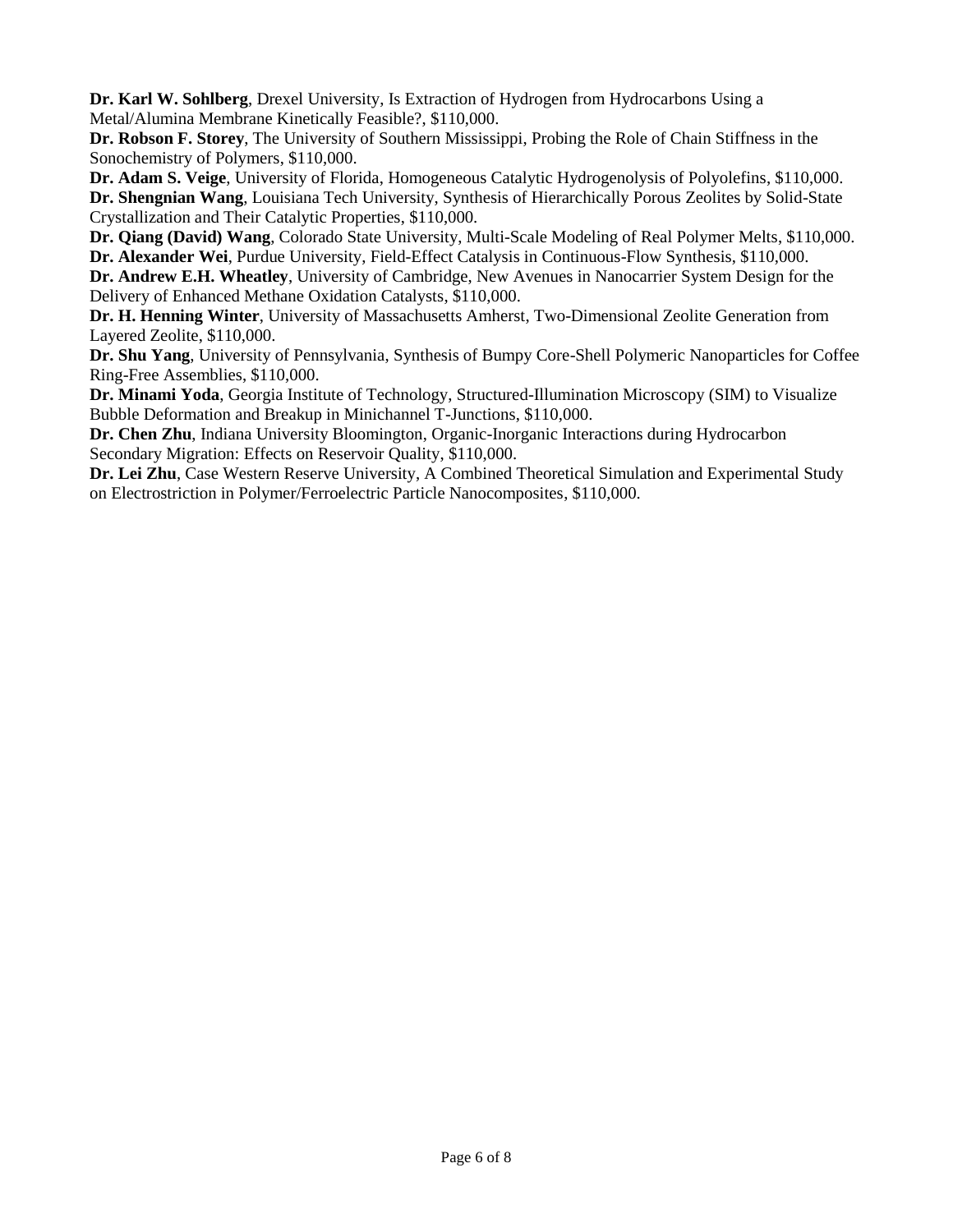## **Undergraduate New Investigator Starter Grants Awarded to Faculty in Non-Ph.D.-Granting Departments**

**Dr. Gregory W. Bishop**, East Tennessee State University, Determining the Effects of Capping Agents on the Activity of Nanoparticle Electrocatalysts through Single-Nanoparticle Measurement Techniques, \$55,000. **Dr. Charlisa Daniels**, Northern Kentucky University, Characterization of Methacrylate Porous Polymer Monoliths for Use as Oil Sorbers, \$55,000.

**Dr. Casey Ann Dougherty**, Iona College, A Deeper Look into Dendrimer Oil Demulsification and Recovery: The Importance of Dendrimer Generation and Surface Properties, \$55,000.

**Dr. Jennifer A. Faust**, The College of Wooster, Exploring Heterogeneous Reactions of Model Lubricant Films with Indoor Oxidants: Products, Kinetics, and Energetics, \$55,000.

**Dr. Jonathan J. Foley**, The William Paterson University of New Jersey, Light Initiated Energy Transfer to Petroleum-Derived Molecules Mediated by Hybrid Nanoparticles, \$55,000.

**Dr. Douglas T. Genna**, Youngstown State University, Synthesis of Stable Silyl Rh(III) Hydride Complexes for Alkene Functionalization Reactions, \$55,000.

**Dr. Graham B. Griffin**, DePaul University, Photo-Oxidation of Thiophene-Containing Moieties in Dyadic Model Systems, \$55,000.

**Dr. Courtney L. Jenkins**, Ball State University, Repurposing Petroleum Waste into Functional Materials, \$55,000.

**Dr. Evan E. Joslin**, Sewanee: The University of the South, Dehydrogenative Amide Synthesis Utilizing Ruthenium and Iron Catalysts via Traditional and Microwave Techniques, \$55,000.

**Dr. Nathanael M. Kidwell**, The College of William and Mary, Investigating the Nonadiabatic Chemical Transformations of Nitric Oxide Radicals with Molecular Partners Using State-Resolved Imaging, \$55,000. **Dr. Alexey Krasnoslobodtsev**, University of Nebraska-Omaha, Exploring Synthetic Routes of Molecular Wire

Formation via Photocatalytic Action of AuNP and AuNP-TiO<sub>2</sub> Assemblies, \$55,000.

**Dr. Michael R. Krout**, Bucknell University, Cross-Coupling Approach to β,β-Disubstituted Unsaturated Carbonyls, \$55,000.

**Dr. Yangyang Liu**, California State University, Los Angeles, Mechanism-Guided Design and Synthesis of Metal-Organic Frameworks with Optimized Pores for Methane Storage, \$55,000.

**Dr. Martin R. McPhail**, University of West Georgia, The Effects of Surface Chemistry on the Generation of Redox Equivalents in Lead Sulfide Quantum Dots for Heterogeneous Catalysis, \$55,000.

**Dr. Melanie J. Michalak**, Humboldt State University, Reconstructing Neogene Paleogeography and Forearc Basin Evolution of Southern Cascadia using Detrital Mineral Geochronology, \$55,000.

**Dr. Michael R. Norris**, University of Richmond, Systems for CO<sub>2</sub> Conversion to Value-Added Products with NADH Mimics, \$55,000.

**Dr. Nicholas A. Piro**, Albright College, New Chelating Guanidine Ligands for Late First-row Transition Metals and Their Use in Oxidative Transformations of Organic Substrates, \$55,000.

**Dr. Graham T. Sazama**, Lawrence University, Design and Synthesis of Persistent Luminescent Organic Radicals and Investigation of Doublet-State Photophysics, \$55,000.

**Dr. Olaseni Sode**, University of Tampa, Exploring the Many-Body Interactions in Condensed Phase CO2: Development of a Novel Intermolecular Potential, \$55,000.

**Dr. Christopher R. Turlington**, Hope College, Exploration of Nitrile Oxidation Reactions: Towards Synthesis of Metal-Nitrene Complexes and Nitrene Transfer to Substrates, \$55,000.

**Dr. Yalan Xing**, The William Paterson University of New Jersey, Direct Difunctionalization of Alkynes by Radical Oxidative Coupling Reaction, \$55,000.